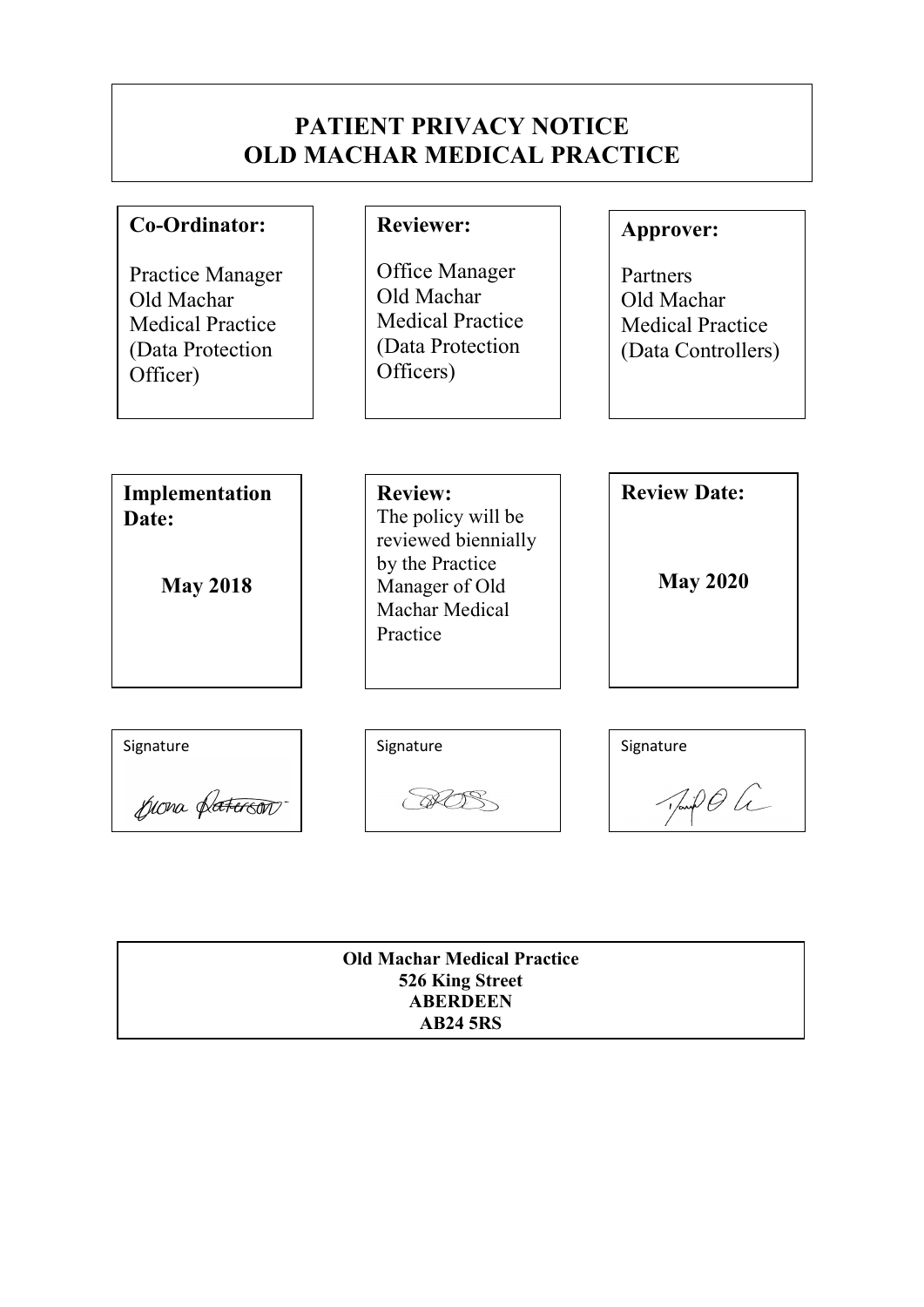## PATIENT PRIVACY STATEMENT

Old Machar Medical Practice aims to ensure the highest standard of medical care for our patients. To do this we keep records about you, your health and the care we have provided or plan to provide to you.

This Privacy Notice does not provide exhaustive details of all aspect of the collection and use of personal information by Old Machar Medical Practice; however, we are happy to provide any additional information or explanation needed. If you wish to request further information please contact the Practice Manager by:

Telephone: 0345 3370510 Letter: 526 King Street, Aberdeen, Email: oldmachar.admin@nhs.net

#### How We Use Your Information

In order to provide for your care, we need to collect and keep information about you and your health on our records. Your information is used to:

- Provide a basis for all health decisions made by care professionals with and for you;
- Ensure your care is safe and effective;
- Work effectively with others providing you with care;
- Send text notifications to you about appointment reminders, flu clinics, health promotion information, cancellation of clinics and changes in service provision. (You can opt out of the text notification service at any time by phoning the practice on 0345 337 0510).

We may also use, or share, your information for the following purposes:

- Looking after the health of the general public;
- Making sure that our services can meet patient needs in the future:
- Auditing Using patient health information to review and improve the quality of healthcare.
- Patient identifiable information is only used within the practice. (Patients have the right to request that their health information is not included in audits);
- Preparing statistics on NHS performance and activity (where steps will be taken to ensure you cannot be identified;
- Investigating concerns, complaints or legal claims;
- Helping staff to review the care they provide to make sure it is of the highest standards;
- Training and educating staff;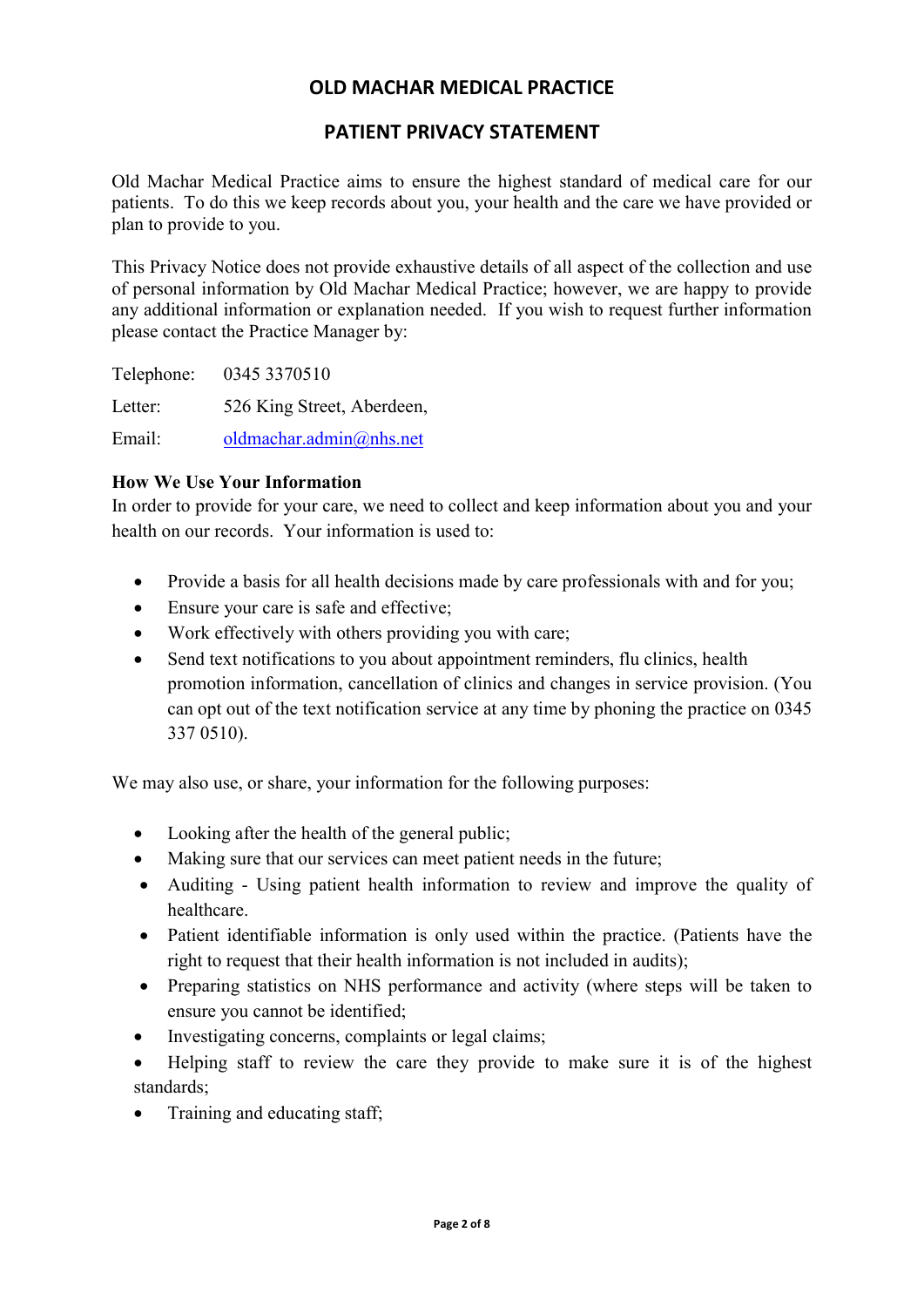# PATIENT PRIVACY STATEMENT

• Research approved by the Local Research Ethics Committee. (Ifanything to do withthe research would involve you personally, you will be contacted to provide consent).

### Disclosure of Information to Other Health and Social Professionals

We work with a number of other NHS and partner agencies to provide healthcare services to you. Below is a list of organisations that we may share your information with:

### **Our Partner Organisations:**

- Other NHS hospitals
- Relevant GP Practices
- Dentists, Opticians and Pharmacies
- Private Sector Providers (private hospitals, care homes, hospices, contractors providing

services to the NHS)

- Voluntary Sector Providers who are directly involved in your care
- Ambulance Service
- Specialist Services
- Health and Social Care Clusters
- Out of Hours Medical Service
- NHS Scotland

We may also share your information with your consent, and subject to strict sharing protocols, about how it will be used, with:

- Health and Social Care
- Police and Fire Services

### Risk Prediction

Risk prediction data tools are increasingly being used in the NHS to help determine a person's risk of suffering a particular condition, preventing an unplanned or (re)admission and identifying a need for preventive information. Information about you is collected from a number of sources in NHS Scotland including this GP Practice. A risk score is then arrived at through an analysis of yourDe-identifiable information by ISD Scotland and is only provided back to your GP's Data Controller in an identifiable form. Risk prediction enables your GP to focus on preventing ill health and not just the treatment of illness. If necessary, your GP may be able to offer you additional services.

### Scottish Primary Care Information Resource (SPIRE)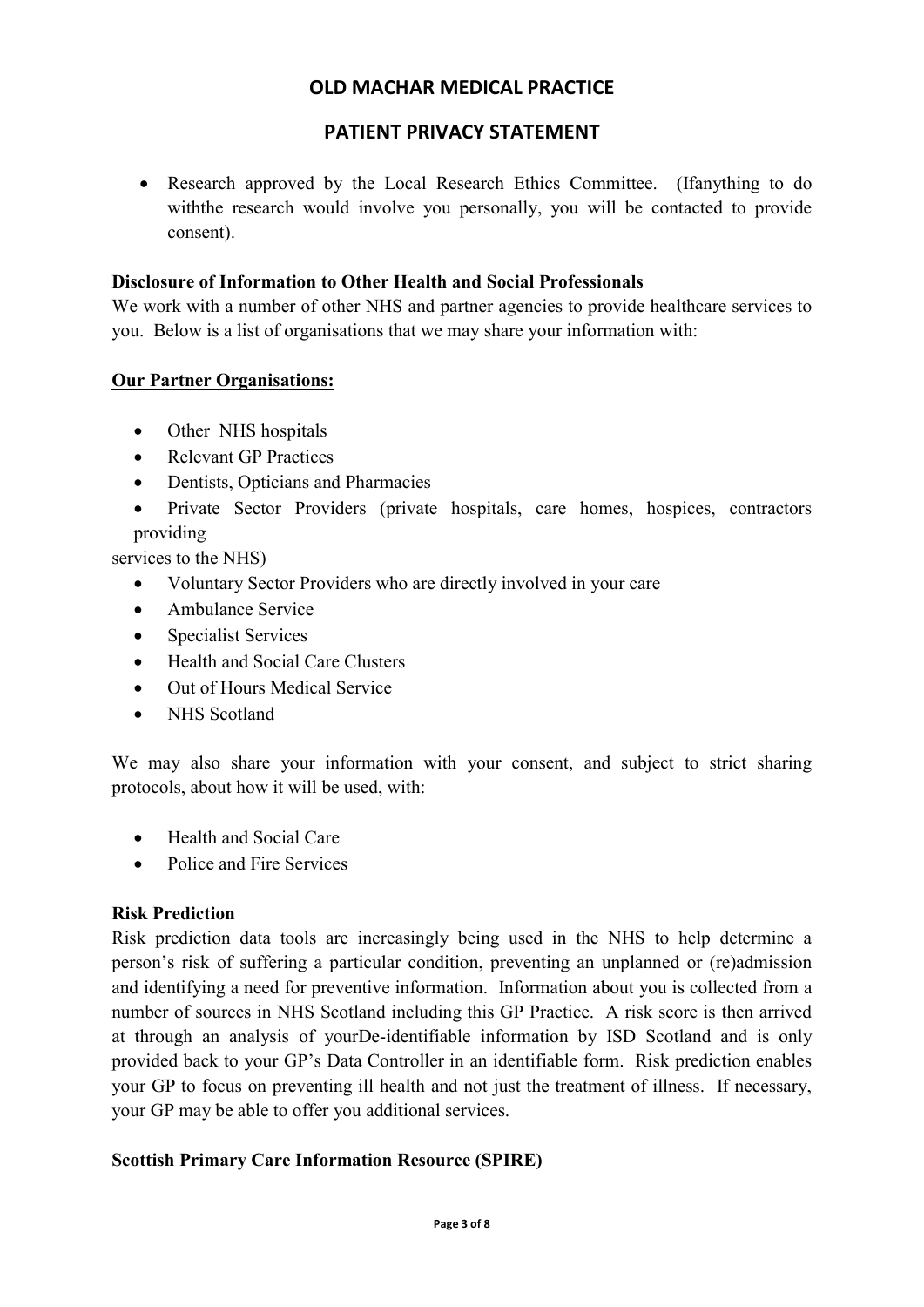# PATIENT PRIVACY STATEMENT

NHS Scotland uses information from GP patient records to help plan and improve health and care services in Scotland. You have a choice about the information from your GP records being used in this way. You can opt out from this at any time by contacting the Practice.

For further information of SPIRE contact NHS Inform on 0800 22 44 88.

### Emergency Care Summary(ECS)

Emergency care information such as your name, date of birth, the name of your GP, any medicines which your GP has prescribed, any medicines you are allergic to or react badly to, is shared with Out of Hours as this might be important if you need urgent medical care when the GP surgery is closed.

NHS staff (Doctors, Nurses, Accident and Emergency, Ambulance control and crews) can look at your ECS if they need to treat you when the surgery is closed. They will ask for your consent before they look at your records.

In an emergency and if you are unconscious, staff may look at your ECS without your agreement to let them give you the best possible care.

Whenever NHS staff looks at your ECS, a record is kept to allow an audit of who has looked at your information.

### Key Information Summary (KIS)

Key information summary (KIS) has been designed to support patients who have complex care needs or long term conditions.

KIS allows important information to be shared with health care professionals in unscheduled care in the NHS 24, A&E, Scottish Ambulance Service, Out of Hours, hospital and pharmacy environments.

Information contained in KIS summary includes, future care plans, medications, allergies, diagnosis, your wishes, carer and next of kin details.

You have the right to say that you do not want Care staff to see ECS/KIS. Please contact the Practice on 0345 337 0510 to let us know.

### Online Registration for Booking Appointments and Ordering Repeat Prescriptions

This service allows you to book a routine Gp appointment 24 hours a day, cancel appointments no longer needed, check your repeat medication, order repeat prescriptions and make changes to your email and mobile contact number where appropriate.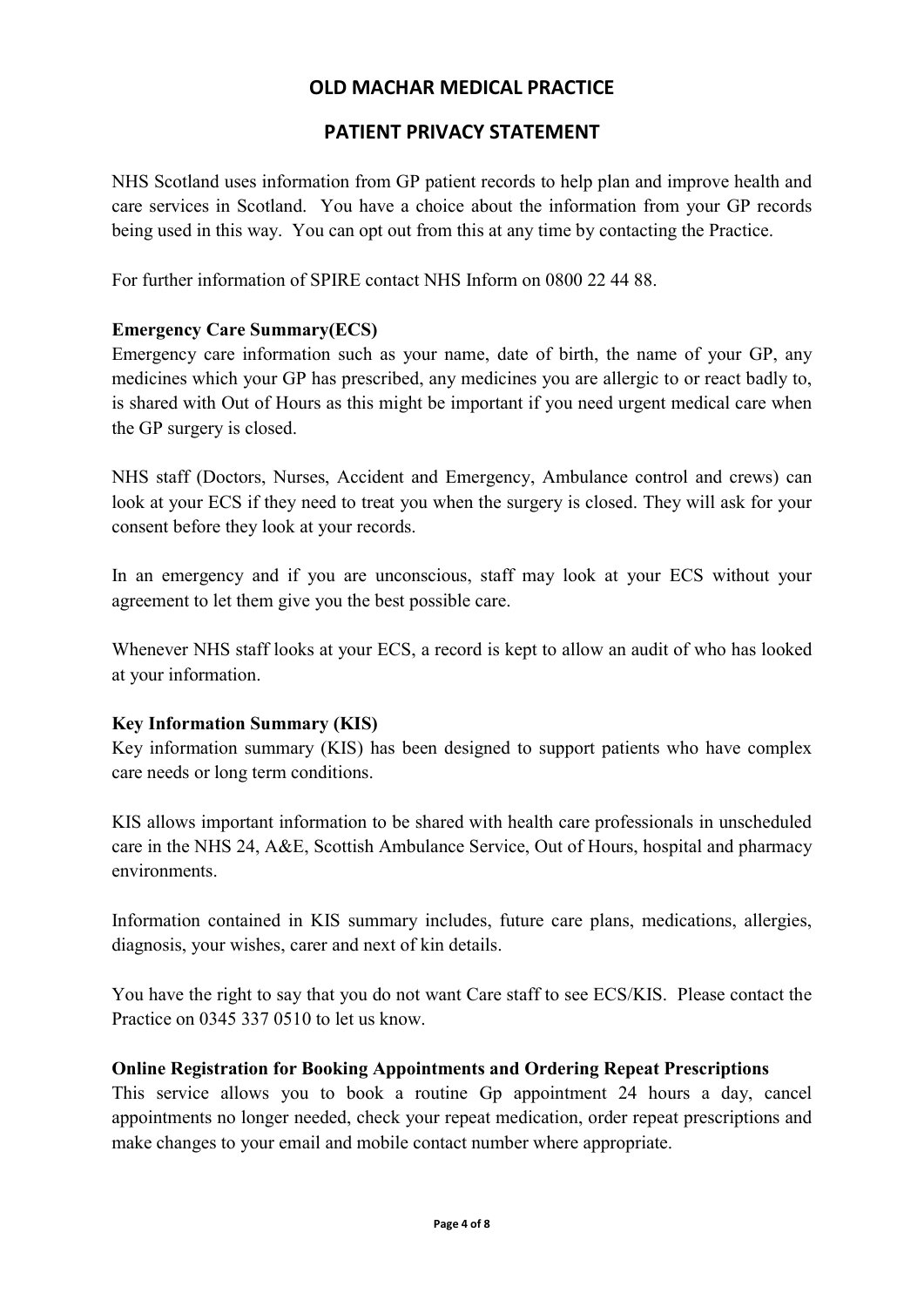# PATIENT PRIVACY STATEMENT

You will need to register to use this service and can de-register at any time.

#### Web GP online consultation

This service allows you to complete an online consultation form from a secure platform. You do not need to register to use this service.

#### Mail to Patients

We use a printing company to send letters to our patients. Data sent is encrypted and the Company puts it in a format to print the letter, despatch via Royal Mail, and then delete the information we send.

#### Medicine Management

The Practice may conduct Medicines Management Reviews of medications prescribed to its patients. This service performs a review of prescribed medications to ensure patients receive the most appropriate, up to date and cost effective treatments. This service is provided by our clinicians,our employed Pharmacist and Pharmacists provided by NHS Grampian.

#### Computer System

This Practice operates a Clinical Computer System on which NHS Staff record information securely. This information can then be shared with other Clinicians so that everyone caring for you is fully informed about your relevant medical history.

To provide around the clock safe care, unless you have asked us not to, we will make information available to trusted organisations. Wherever possible, their staff will ask your consent before information is viewed.

We consider patient consent as being the key factor in dealing with your health information.

### Shared Care Records

To support your care, and improve the sharing of relevant information to our partner organisations when they are involved in looking after you, we will share information to other NHS systems e.g. medication details for out of hours care. The general principle is that information is passed to these systems unless you request this does not happen, but that system users should ask for your consent before viewing your record.

### How We Keep Your Information Confidential and Secure

We are committed to protecting your privacy and will only use information collected lawfully in accordance with the Data Protection Act 1998, Article 8 of the Human Rights Act, the Common Law of Confidentiality, The General Data Protection Regulation and the NHS Codes of Confidentiality and Security. Everyone working in, or for the NHS must use personal information in a secure and confidential way.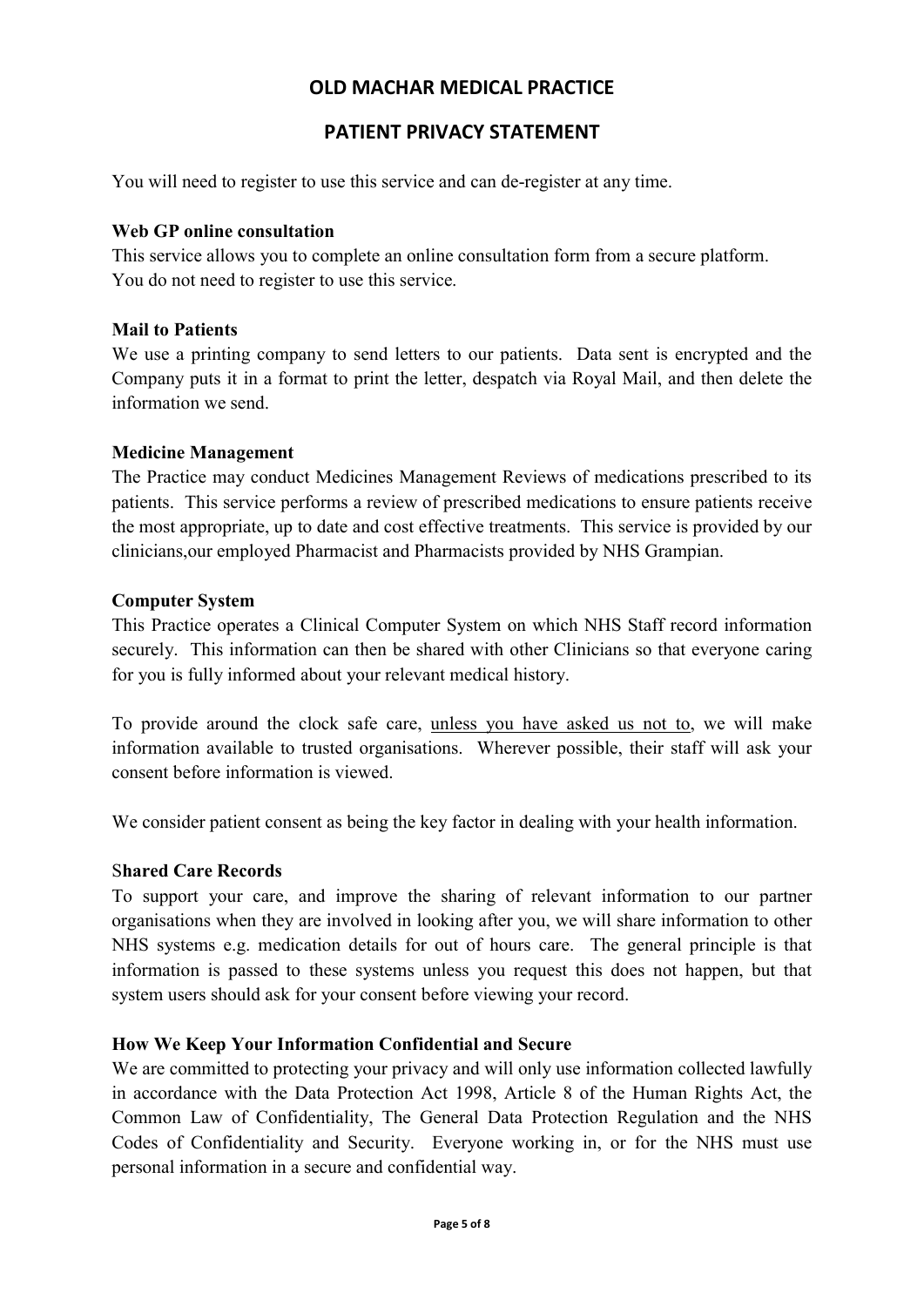# PATIENT PRIVACY STATEMENT

We will only ever use or pass on your information if there is a genuine need to do so. We will not disclose information about you to third parties without your permission unless there are exceptional circumstances, such as when the law requires.

To protect your confidentiality, we will not normally disclose any medical information about you over the telephone, or by fax, unless we are sure that we are talking to you. This means that we will not disclose information to your family, friends, and colleagues about any medical matters at all, unless we know that we have your consent to do so.

# Anyone Who Receives Information from Us Is Also Under A Legal Duty to Keep It Confidential and Secure

All persons in the Practice sign a confidentiality agreement that explicitly makes clear, their duties in relation to personal health information and the consequences of breaching that duty.

Your information will be accessed by non-clinical Practice staff in order to perform tasks enabling the functioning of the Practice. These are, but not limited to:

- Typing referral letters to Hospital Consultants or allied Health Professionals
- Opening letters from hospitals and Consultants
- Scanning clinical letters, radiology reports and any other documents not available in Electronic format
- Photocopying or printing documents for referral to Consultants
- Handling, printing, photocopying and postage of medico legal and life assurance reports and other associated documents

# Right of Access to Your Health Information

The General Data Protection Regulation allows you to find out what information about you is held on computer and in manual records. This is known as "right of subject access" and applies to personal information held about you. If you want to see or receiveinformation that the Practice holds about you:

- You will need to make a written request to the Practice Manager
- There may be a charge for excessive requests for information held about you
- We are required to respond to you within one month
- You will need to give us adequate information (e.g. full name, address, date of birth, NHS Number etc, two forms of identification etc.,)to enable us to identify you and providethe correct information

### Who Else May Ask to Access Your Information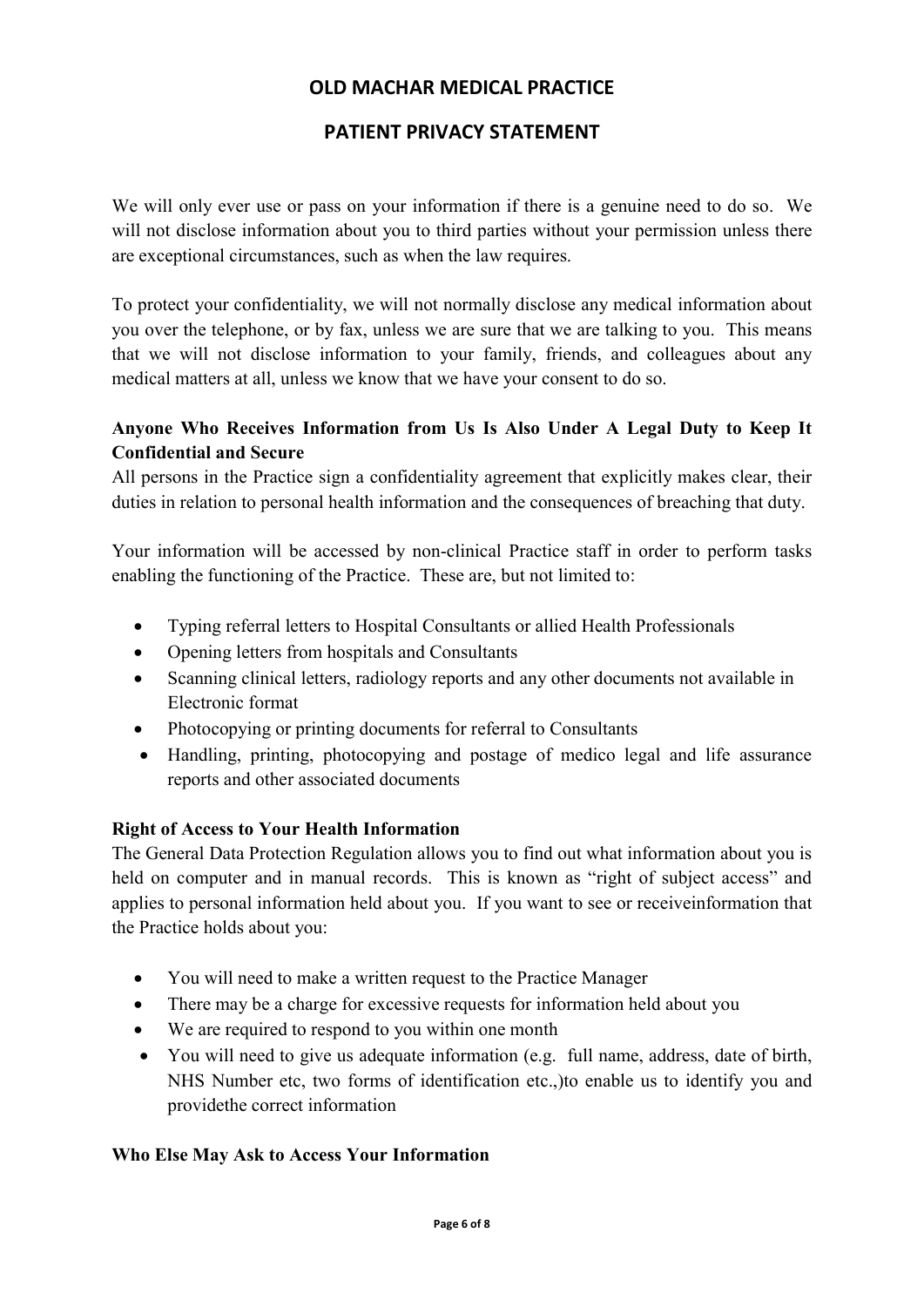# PATIENT PRIVACY STATEMENT

- The Court can insist that we disclose medical records to them:
- Solicitors often ask for medical reports. We will require your signed consent for us to disclose information. We will not normally release details about other people that are contained in your records (e.g. wife, children parents etc.) unless we also have their consent;
- Social Services The Benefits Agency and others may require medical reports on you from time to time. We will need your signed consent to provide information to them.
- Life Assurance Companies/Employers/Occupational Health Doctors frequently ask for medical reports on individuals. These are always accompanied by your signed consent form.

We will only disclose the relevant medical informationas per your consent. You have the right, should you request it, to see reports prepared for Insurance Companies,employers or occupational Health doctors before they are sent.

### Sharing Your Information without Consent

We will normally ask you for your consent, but there are times when we may be required by law to share your information without your consent, for example:

- Where there is a serious risk of harm or abuse to you or other people
- Where a serious crime, such as assault, is being investigated or where it could beprevented
- Where we encounter infectious diseases that may endanger the safety of others, such as

meningitis or measles (but not sensitive information such as HIV/AIDS)

- Where a formal Court Order has been issued
- Where there is a legal requirement, e.g. if you had committed a Road Traffic Offence

The Old Machar Medical Practice is committed to ensuring that your privacy is protected. Should we ask you to provide certain information by which you can be identified when using ourwebsite; you can be assured that it will only be used in accordance with this privacy statement and the purpose it was intended for.

### Changes to This Privacy Notice

We keep our Privacy Notice under regular review. This Privacy Notice will be reviewed again in May 2020.

### Concerns about Sharing Your Information

If you have any concerns about how we use or share your information, or you do not wish us to share your information, please contact the Practice Manager;